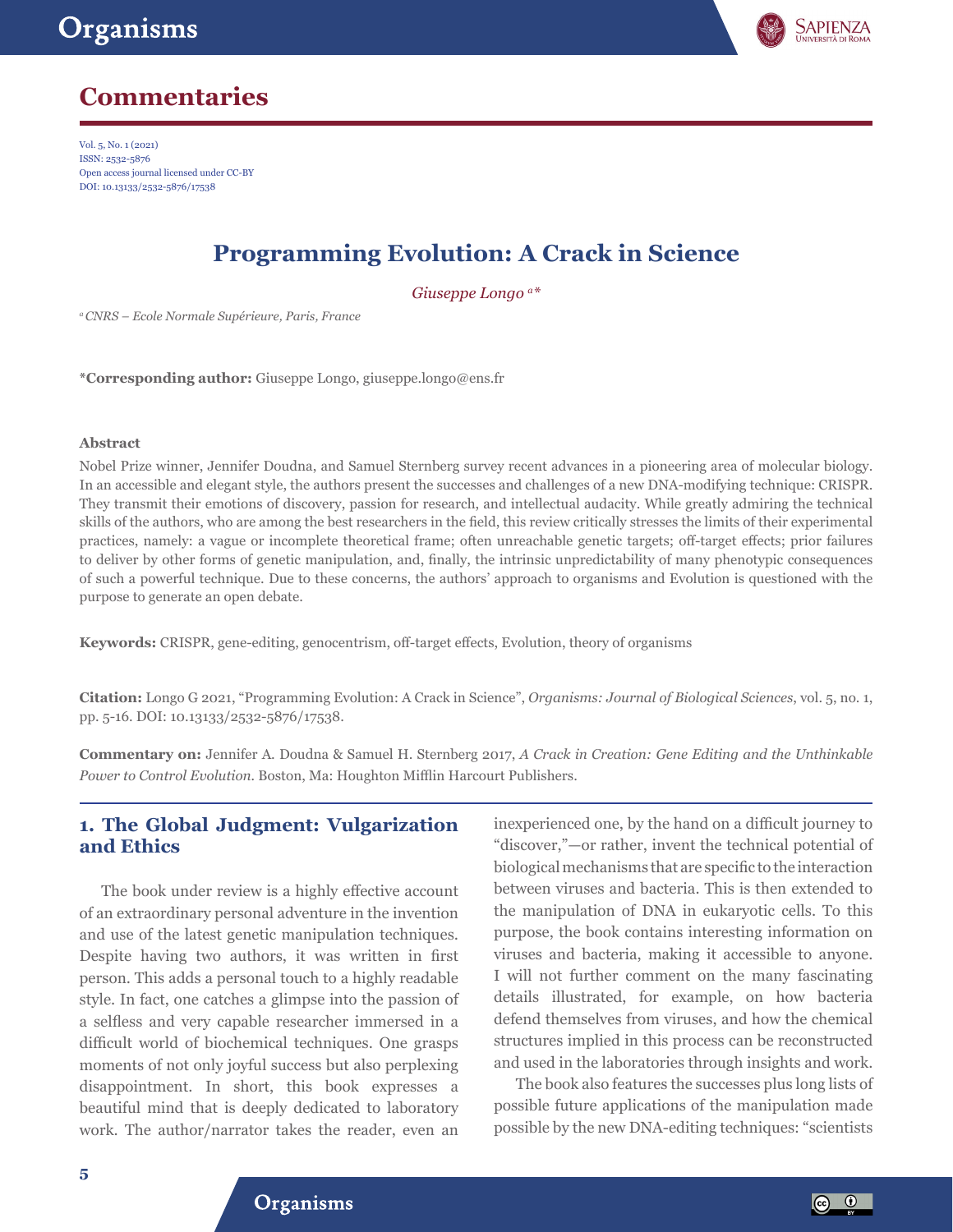

can now manipulate and rationally modify the genetic code that defines every species on the planet, including our own". Before discussing the proposed technoscientific framework, let us move directly to the final part of the book. This addresses the ethical issues that relate to the potential of genetic manipulation in humans—especially the "improvement" of the species. Here, despite her enthusiasm for the techniques in which she contributed, the author stops short of the ethical challenge posed by such manipulations. With great humanity and intimate concern, the book presents the possible risks and abuses of such activities and proposes strict ethical limits to manipulations in humans. To this end, it leads us through the drama of the possible violence done to our species, and we can sense the peculiar sensitivity of a woman, the main author, faced with the manipulation of the embryonic genome of a future child.

## **2. Theoretical Problems**

Having sincerely appreciated the book's merits in terms of writing, passion, and ethics, we now turn to a critique of its scientific content. Here, too, the authors' great intellectual honesty must be valued. Without hesitation, they take the Central Dogma of Molecular Biology (Crick 1958, p. 11) as a pillar of their theoretical framework. Today, this is often not the case. Even those who still and *de facto* base their work on it, especially in the laboratory practice of molecular biology, mostly refrain from mentioning it. If asked, they often present the Central Dogma as "a figure of speech" or a "simplification" of reality. Thus, we welcome a courageous and precise choice that does not leave us in vague, ill-defined theoretical frameworks. Of course, a problem arises: How is this dogma interpreted? Although not explicitly stated, there is no doubt that the book's interpretation refers to the harder version proposed by Watson in the 1960's. Such a version considers the DNA to contain the *complete* coding of genetic information, therefore, hereditary transmission. One cannot reproach the authors for a little vagueness in this respect since the notion of "(in-)completeness," which is clear and precise in mathematics, is unusual in the natural sciences. An exception was the 1935 seminal article by Einstein, Podolsky, and Rosen (known as the EPR paradox) which dealt with the "incompleteness" of quantum mechanics, providing a very rigorous and constructive critique of

its foundations. Everything suggests that Doudna and Sternberg consistently consider DNA as *complete* in its prescriptive ontogenetic potential. Accordingly, the writing in the genes contains the complete set of instructions, it prescribes ontogenesis, and is at the core of phylogenesis.

However, a certain vagueness soon appears: the notions of "(genetic) information" and "program" are as ubiquitous as they are undefined. Since we are dealing with information encoded on discrete data bases (the chemical structure of DNA), we are led to believe that we are dealing with Shannon information (transmission) and/or Turing-Kolmogorov information (processing). As it is typical of biology, this lacks any precise reference to other notions of information. Let us not go into the diversity of the two notions here. For good reasons, these deal in a dual way with the relationship between the notions of entropy and complexity, therefore, of information that is usually seen as negentropy (Longo 2019). In fact, the lack of correlation between the "complexity" of an organism, however defined, and its DNA, does not seem to concern advocates of the genocentric approach. Although the authors consider DNA as a complete encoding of the organism, they recall that, for instance, the genome is hundreds of times larger in plants than in humans. Note that in 1999, the Director of the Human Genome Project, Francis Collins wrote that he expected to find 80,000 genes in man considering, not without pride, that the much less complex *C. elegans* (a microscopic worm of 1,000 cells) had 16,000 genes. Two years later, he recognized that there seemed to be 25,000 genes in man, or, as he later claimed along other authors, 21,000. The notion of a genetic program is even more vague. No attempt is made to identify the compiler, the interpreter, or the operating system. When an attempt was made by a few biologists using the most adequate language for string manipulation and term rewriting or "*term-editing*" (Church's lambda-calculus, which has been my specialty for long (Barendregt 1984; Kreisel 1982)), the use of recursion was still abusive (see Longo 2018; 2019 for a critique and sources). In sum, main stream molecular biology tends to fuzzily refer to precise notions such as information and program, while these notions are mathematically committed to a strong and specific form of "determination" (what and how determines what). This implicitly filters into views, experiments, and the interpretation of measurements.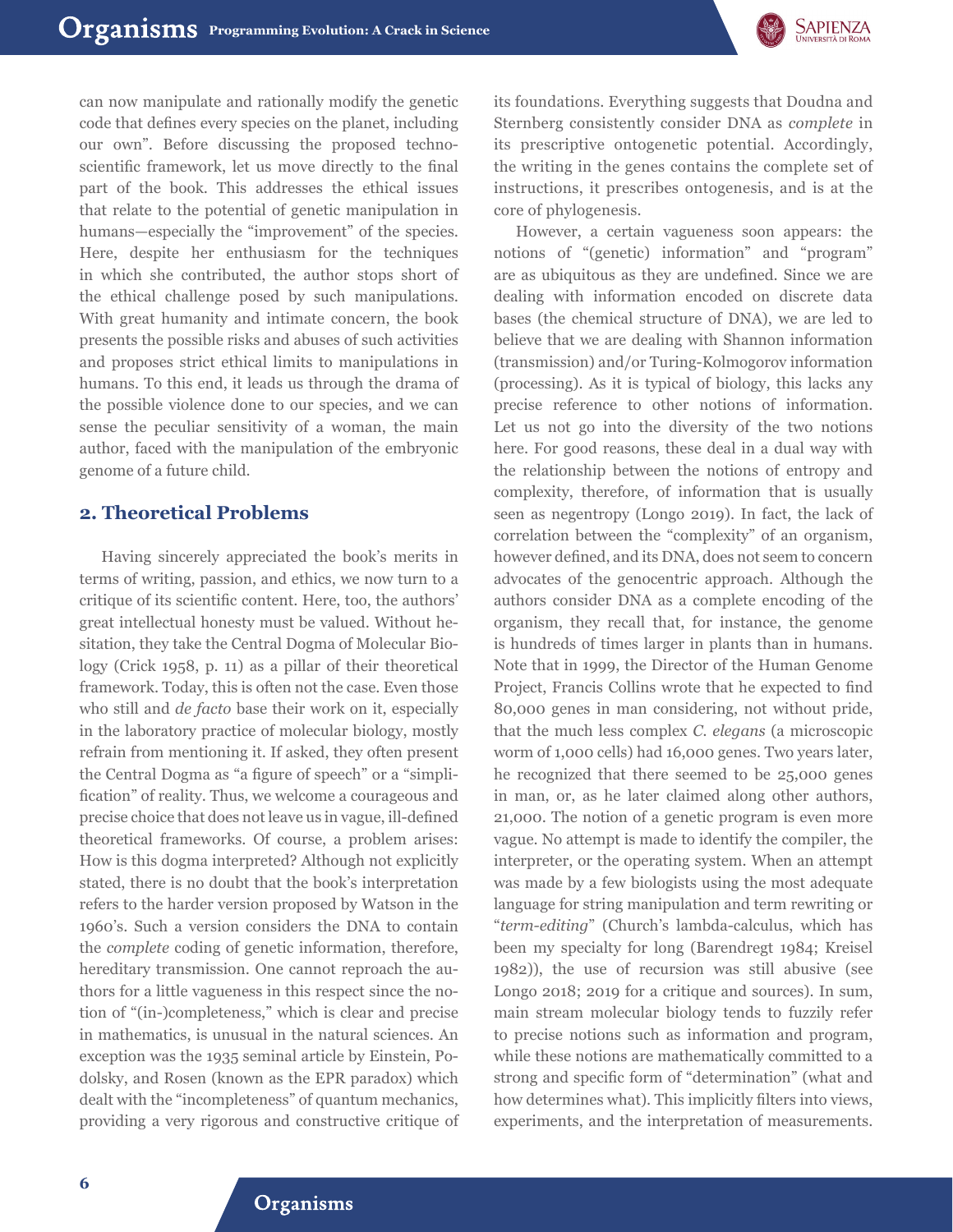

This is rather inadequate for a text so rich in rigorous descriptions of viruses and bacteria, which aims at a global presentation, and calls for a clear definition of terms so liberally used in the discipline (including the foundational notion of gene).

In fact, what is a gene? In her book, *The Century of the Gene*, Evelyn Fox-Keller notes that our understanding of gene changed five times in the 20<sup>th</sup> century. In fact, the notion of gene is not defined in Doudna and Sternberg's book. However, the reader is lead to think that they consider it to be a segment of DNA to be associated not only with a protein but also a phenotype. This is at odds with their acknowledgement that some phenotypes are the result of a network of genetic expression, as it is the case for long-identified phenomena such as "alternative splicing" (Leff *et al.* 1986; see also Brett *et al.* 2001; Nilsen & Graveley 2010). These alternative initiations of transcription and translation (de Klerk & 't Hoen 2015) call for a revision of the "dogmatic" view of the correspondence of one mRNA to one protein in eukaryotes (Mouilleron *et al.* 2016). Such a further complexity goes beyond the concept of networks in the genotype-phenotype relationship (Brunet *et al.* 2018; 2020). A particularly telling example involves "overlapping genes." This phenomenon was discovered in the 1970's through the first-ever sequencing of a DNA genome (Barrell *et al.* 1976) and has been neglected since. Even now, some researchers (Schlub & Holmes 2020) consider it a typical feature of viruses, while many are starting to recognize it as a very relevant feature among the general category of "alternative proteins" in cellular organisms (Mouilleron *et al.* 2016; Brunet *et al.* 2018; Pavesi *et al.* 2018; Meydan *et al.* 2019). Overall, it is clear that these phenomena falsify the idea that genes are segments of DNA with a precise beginning and end, like software designed instructions. Indeed, the ENCODE project already highlighted "the complex patterns of dispersed regulation and pervasive transcription" and proposed to define a gene as "a union of genomic sequences encoding a coherent set of potentially overlapping functional products." Yet, the researchers involved are aware that their "definition sidesteps the complexities of regulation and transcription by removing the former altogether from the definition" (Gerstein *et al.* 2007).

In summary, the exact meaning of not only "information" and "program" but also "gene" is unclear. Oftentimes, the vagueness of these notions leave room

for the attribution of extraordinary power to "genes." Everything is in the genetic information and elaborated by the genetic program. Both the program and the information are completely written in the genes. Of course, the authors point out that "in an individual, all the somatic cells have the same DNA." However, the contribution of the context in the control of gene expression is never referred to—perhaps because mentioning it would question the driving role of DNA in phenotype determination. Therefore, it is assumed that a very detailed program controls genetic expression in the DNA itself, from the zygote to the adult. This also means assuming that being human is written mostly in the 5,000 genes in excess of those of *C. elegans*, which causally contribute to each cell to take on very different forms and functions, from heart cells to, neurons and liver cells. The editing of this program would allow the organism to be completely steered in the ecosystem by the rational will of man, which is ethically acceptable and even necessary, according to the authors, at least in plants and animals.

A further theoretical gap in the book is the implicit use of another property that is essential to the proposed genocentric determinism: the exact stereo-specificity of macromolecular interactions and, therefore, of all the cascades from DNA to the proteins' functions to the phenotypes. Monod, in his 1970 book, Chance and Necessity, recognizes with great intellectual coherence that this property is "necessary for the transmission of information." Even more strongly, Monod claims that "the cell is a Cartesian mechanism," a clockwise chain of gears and pulleys. Macromolecular stereospecificity in a cell, as exact as the "Boolean algebras … in our computers," says he, makes us understand how the processing and transmission of the genetic information contained in DNA may work. The first problem that arises from such a tenet is that physical chemistry has been treating interactions between macromolecules in a statistical way for long. Molecular interactions in a cell are no exception, as noted for genetic expression as early as 1983 by Kupiec (1983; 2010). Since then, the stochasticity of all steps of gene expression, from transcription to translation plus alternative splicing, has been extensively confirmed (see Elowitz 2002; Paldi 2003; Raj & Oudernardeen 2008; Waks *et al.* 2011 and more recently Boersma *et al.* 2019).

Generally speaking, macromolecular interactions are stochastic, they must be given in probabilities, and these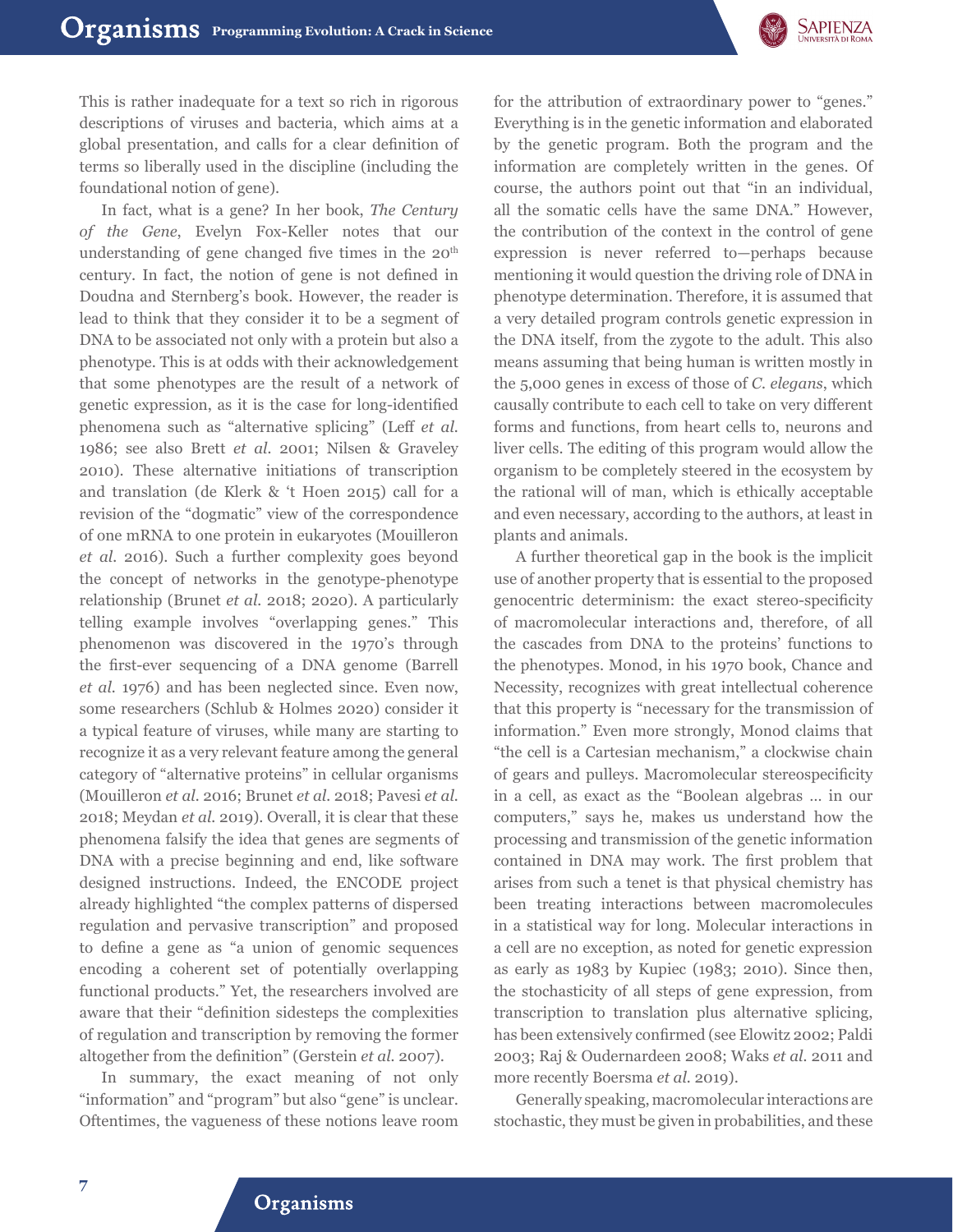

probabilities depend on the context. There are many references that justify this strong theoretical principle, but they are overlooked by the dominant genocentrism. In fact, the picture changes completely if one considers that, in this spirit, almost every "gene" is transcribed in *almost every* cell. Chelly *et al.* (1989) highlighted this long ago and this has been extensively confirmed since then: it is a matter of different probabilities (see also the references above on stochasticity). Moreover, twisting and pressing on chromatin changes the sites of DNA access, altering its expression (Cortini *et al.* 2016). This is certainly a crucial issue in embryogenesis, even though it hardly applies to computers. Similarly, many highlight "nongenetic cellular diversity" and "the role of regulatory network structure and molecular noise" (Balazsi *et al.* 2011). As stressed in (Braun 2015): "The genome does not determine the ordered cell state. Rather, it participates in this process by providing a set of constraints on the spectrum of regulatory modes, which are analogous to boundary conditions in physical dynamical systems." Clearly, this is a radical perspective shift from the genocentric approach: in this frame, the "boundary conditions" and their modifications, though still relevant for the dynamics, require a different kind of analysis. Typically, no single component of the dynamics has "completeness." Moreover, in physics, a difference in the boundary conditions may induce a difference in the dynamics or in its result. However, boundary conditions are analyzed differently from the "causes" of the dynamics itself. That is, these are clearly (mathematically) distinct from boundary conditions and are usually and beautifully framed in terms of conservation laws or symmetries, so that the notion of cause may be even avoided (a stone falls for *symmetry reasons* according to the theory of relativity).

In physics, though, the boundary conditions are supposed to be pre-set with respect to the intended process. In biology, instead, these "boundary conditions" are *co-constructed constraints*. They also depend on the constrained process that produces them: even the DNA, this fundamental, physico-chemical trace of history, undergoes a constant reconstruction. It is a massive *constraint* to the dynamics and the construction of macromolecules. It dynamically changes and differentially applies during ontogenesis, as well as, dramatically, in embryogenesis. More generally, the molecular, cellular, and organismal processes continually reconstruct membranes, microtubules,

and other cellular components, as well as all the functional parts of the organism. These constitute constraints that contribute to the biological dynamics at all levels of organization. If so, they also affect the many macromolecular network that, though highly improbable from the point of view of physics, exist and work, but only in living cells, with a history. The original notion of a "closure of constraints" by Montévil & Mossio (2015) elegantly introduces the approach hinted here (see also (Deacon 2015)). Of course, modifying any of these constraints, especially one as important as DNA, leads to a change. However, this is because the change in the constraints turn out to rechannel the macromolecular processes, which, per se, are at least non-linear or, more generally, stochastic.

Of course, this analysis departs from Doudna and Sterner's determinism based on the genetic program, the Central Dogma, and the (unfortunately implicit) idea that macromolecular stereospecific interactions are exact. These theoretical assumptions are not simplifications for the sake of vulgarization. Rather, they are at the core of the book's perspective. These shaky foundation undermine the entire conceptual edifice of strict genocentrism, which has been presented to the reader as the only way of thinking. The different theoretical approach that we follow here, as proposed by many and discussed by Soto el al. (2016), offers another perspective when analyzing the evidence and the promises made in the book as for the role that CRISPR can play in "reprogramming" the living.

#### **3. Theories versus Empirical Evidence**

In science, as observed by Boltzmann, there is nothing more practical than a good theory. Can empirical evidence falsify the genocentric approach of the book? I think so, but this is not so obvious. Longo & Mossio (2020) present a close analogy between the genocentric view and the geocentric, Ptolemaic, perspective on the planetary system. In particular, the extraordinary progress in the knowledge of the skies due to the great Islamic astronomy and mathematics from the 8th to 14<sup>th</sup> centuries is acknowledged. The astronomers of Arabic language described all visible celestial bodies and their movements, especially the planetary system, from a geocentric perspective. No empirical evidence could falsify their account of the planets' movements since, mathematically, any finite number of points in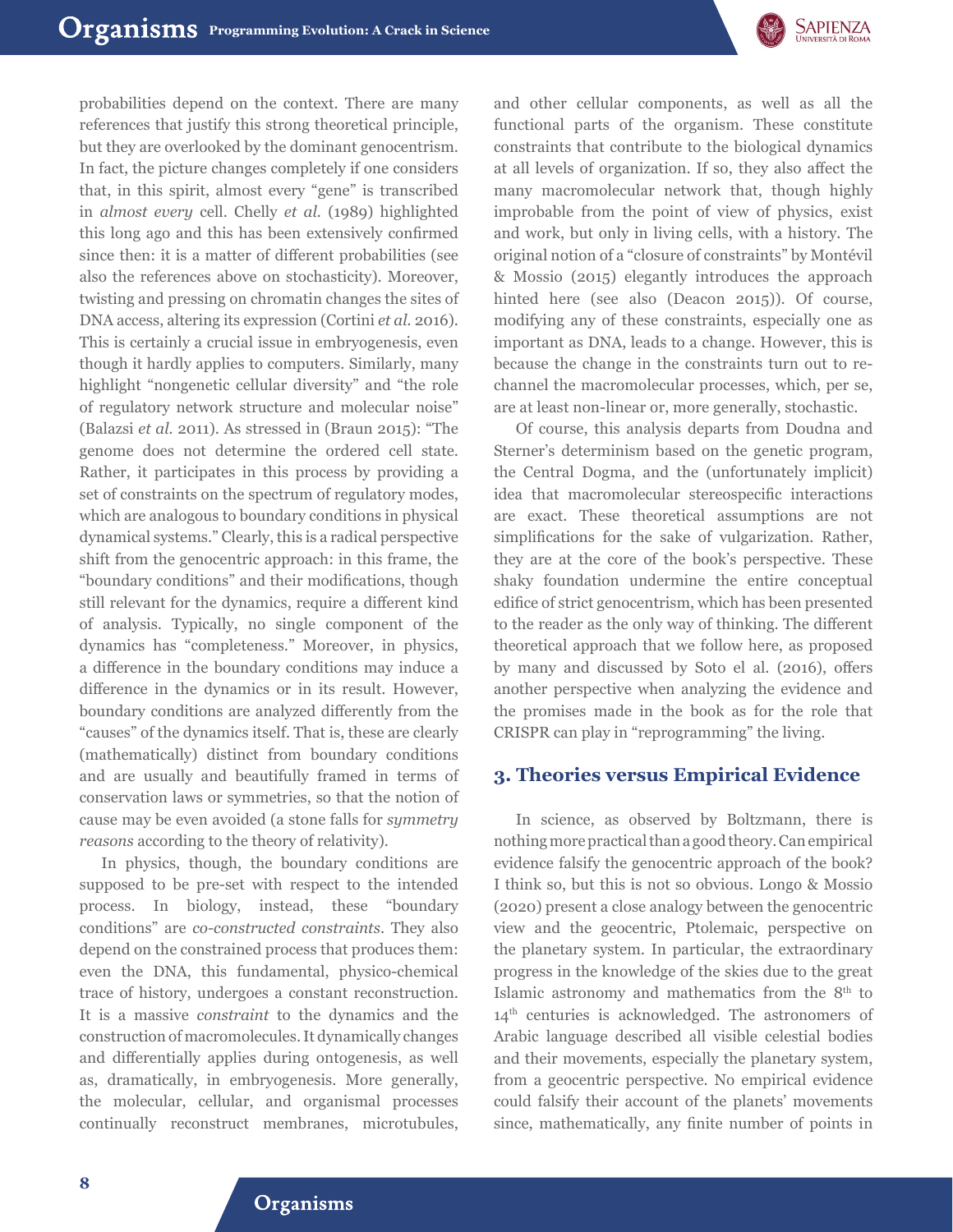

an ellipsis around the Sun can be interpolated by enough epicycles centered on the Earth. A change of perspective, actually, a metaphysical one, was required in order to consider the planets from the Sun's point of view. Only a dramatic change in theoretical principles could then falsify the geocentric perspective, such as the invention of the first fundamental conservation principle of physics, i.e., inertia, by Galileo. Then the "retrograde movements" of the planets, so closely described in Arabic, became totally impossible in the absence of masses in all the centers of epicycles, particularly after Newton's work. Note that inertia is a limit principle. It never applies in practice since visible movements are always constrained by gravitations and frictions. However, it allows us to understand all physical movements at once and analyze what constrains them: gravitations and frictions–since Galileo. In a sense, inertial movement is a "default" state of inert matter. Below, we will refer to a proper "default state" of living organisms, following Soto *et al.* (2016).

The relevance of the change of perspective and the invention of a "conservation principle" became clear when the new theoretical frame allowed for unifying falling apples and planetary movements (Newton, Hamilton), thus avoiding *ad hoc* descriptions and epicycles on top of epicycles. This recalls the *ad hoc* alphabetic writing in the zygote's DNA program that supposedly allows each cell to differentiate into a neuron or a leucocyte because genes control gene expressions, one on top of the other. In a context dominated by Monod, Jacob, and Lwof, the discovery of the epigenetic control of gene expression by Barbara McClintock has not been cited for 20 or more years (Fox-Keller 2003). Of course, some epicycles do exist, for example, the stationary satellites around the Moon or the satellites of planets with respect to the Sun.

In reference to the book under review, the authors further explain that the genes' alphabetic writing, with its complete control of ontogenesis, is "as editable as a simple piece of a text." Therefore, the fate of the embryo may be programmed at our rational will, at least for many traits. We can "imagine that the human genome is a large piece of software." As a reader of the book, I do understand the enthusiasm of a talented bio-chemist that suddenly sees, in the laboratory, the explosion of her combinatorial power over sequences of DNA bases. Yet, as a theoretician, I radically disagree with the loss of the sense of organismal life in a historical context that such a position transmits to the reader.

Is there empirical evidence confirming at least some actual achievements of the genocentric-programming perspective? Yes, and the authors provide long lists of results and much longer ones of future, potential applications. What is the problem then, at least with the results? Indeed, there are several.

First, like with the Islamic astronomers, some applications can work and may turn out to be very useful. We owe Ibn Yunus (Egypt, ca. 1000 A.D.) and many other great Islamic scientists for major advances in spherical trigonometry and the celestial observations that led to the Alfonsine Tables (Catholic Spain, 1483), which were successfully and widely used for navigation. However, generalizing their point of view and promises would be a major mistake, let alone their predictions entangled with astrology. Today, they are comparable to the ones in (Plomin 2019), where human behavior is also claimed to be written in a newborn's DNA.

Moreover, one should consider that observations and experiments in (molecular) biology suffer from the most severe irreproducibility crisis (Begley & Ionnidis 2014). As a matter of fact, biology is the theoretical place of diversity, variability, and historical specificity of organisms, which result from a phylo- and onto-genetic history. This means that one cannot (easily) generalize individual cases (or not in the same way as in physics, (Montévil, 2019)). As a discipline, molecular biology endures a high pressure to "publish or perish," which is disastrous for critical and time-intensive scientific insight and integrity (Longo 2014) and produces results with the shortest time validity (della Briotta *et al.* 2015).

Secondly, "measurement in biology is methodized by theory," as closely analyzed in (Montévil 2019). The fuzzy theoretical background of information and programming contributes to make results and data too often unreliable or uncertain when it comes to interpretation. Before Newton's theory, astronomers had experienced major problems with data on planets' Keplerian orbits whose irregularities were due to planetary gravitational interactions. Until Einstein's theory, measurements of the perihelion of Mercury were unintelligible. Data do not speak by themselves, even less very big sets of data, as they necessarily contain lots of spurious correlations (Calude & Longo 2017). As for our object of study, the "re-writing" of DNA may not only achieve its goal and modify the intended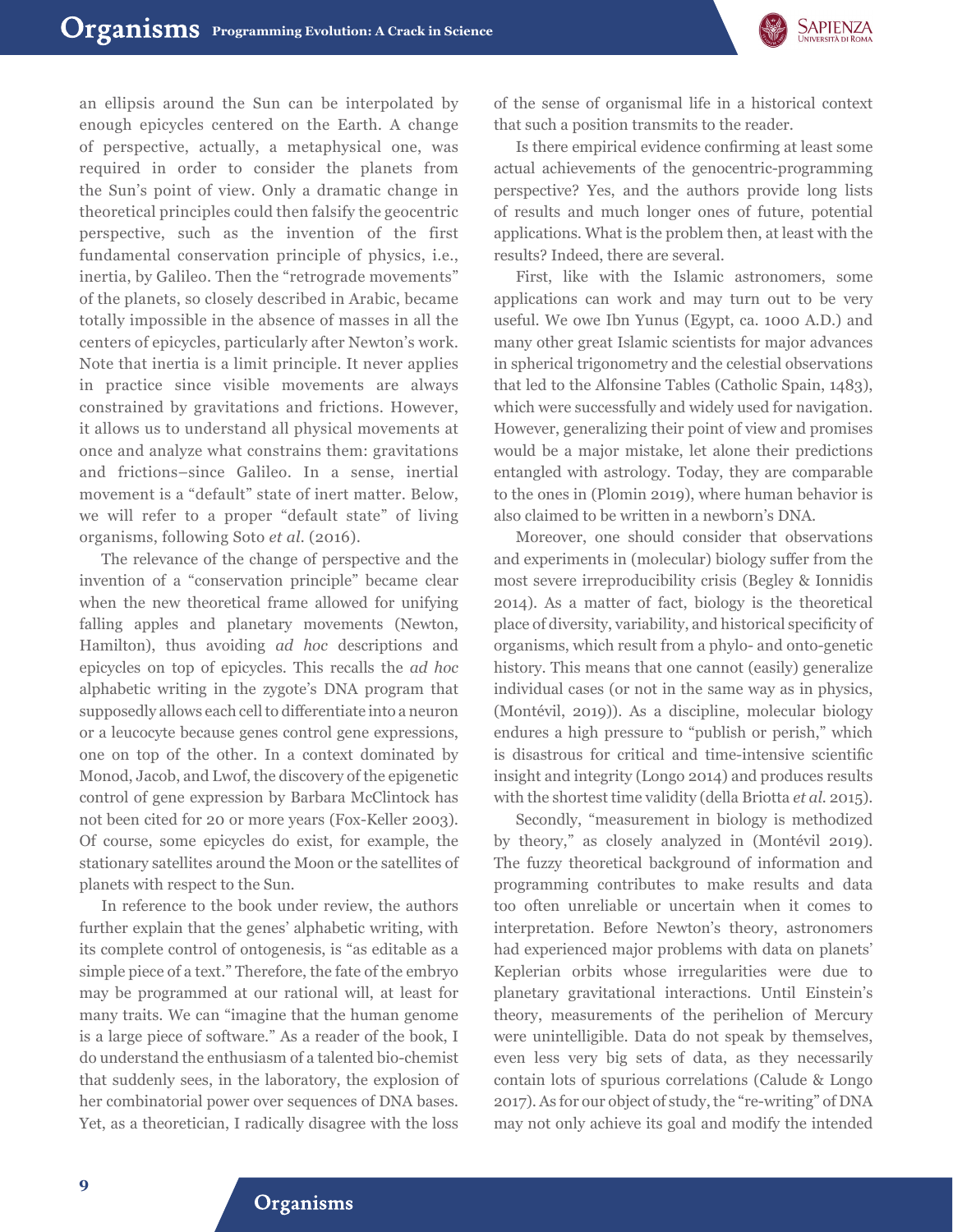

phenotype but also scramble other parts of the DNA and thus affect the organism. There may be more than the expected changes induced by CRISPR in the DNA. Different genetic changes may be due to the diversity of nucleotide modifications in the target sequence, as well as a varying spectrum of sites that have been changed. Since unwanted effects could arise from both the target and off-target sites, the detection and measurement of unintentional or off-target changes may be much more difficult than that of changes at target sites. In fact, it turns out that this is the case (Chaudhari *et al.* 2020; Höijer *et al.* 2020, Modrzejewski *et al.* 2020) because the number and location of nucleotide changes are unknown, particularly if they occur with lower but nonzero probabilities in non-specific sites. Moreover, the changes may not depend on the nucleic acid sequence modified. Rather, they may depend on the scale of the induced modification (e.g. the level of the organism or the ecosystem), as well as on its (temporary or permanent) timing and duration (Adikusuma *et al.* 2018). Information theories of macromolecular exact editing of alphabetic codes do not allow to see these phenomena nor to interpret them.

Critical observations increase with time, including remarks on low efficiency of mutation repair, high rates of mosaicism, and the possibility of unintended editing outcomes that may have pathologic consequences (National Academies of Sciences, 2020; Alanis-Lobato *et al.* 2021 and references 10-14 therein). Recently, Leibowitz *et al.* (2021) have shown that "CRISPR– Cas9 editing generates structural defects of the nucleus, micronuclei and chromosome bridges, which initiate a mutational process called chromothripsis. Chromothripsis is an extensive chromosome rearrangement restricted to one or a few chromosomes that can cause human congenital disease and cancer. These results demonstrate that chromothripsis is a previously unappreciated on-target consequence of CRISPR–Cas9-generated DSBs."

We are far from the authors' claim of "the remarkable ability to rewrite the code of life with surgical precision and astonishing simplicity." Indeed, the techniques invented by the authors and their collaborators modify the DNA, can guide the production of a specific functional molecule, and induce, among others, a "gain-of-function" at the cellular level. However, their off-target or unappreciated on-target effects, and their entangled, non-compositional consequences over the

different levels of an organism's organization—which are embedded in an ecosystem—are far from under control. We can heavily affect Evolution, not control it. In fact, we may succeed in modifying a few constraints to complex processes, but we never achieve the full control of them. We can act on nature, but cautiously. At least from now on, we should only do so based on robust practices and good theories—not vague, metaphorical conceptual frames for life.

In short, the CRISPR technology does modify the DNA, but where, and with what consequences over time? The belief that we can precisely cut macromolecular interactions is a delusion belonging to the myth of the cell as a "Cartesian mechanism" with computers and software replacing Descartes' clocks. Therefore, the key issue involves shifting from a genocentric perspective to a vision centered on the organism in its relation to the ecosystem, where the DNA represents a fundamental internal and historical constraint, in the sense of (Montévil & Mossio 2015). I believe and hope that the remarkable technical invention of CRISPR may be used in a sound way for knowledge and therapies, at least for rare monogenetic diseases. Most pathologies, however, even where DNA plays a key role, are due to the deformation of a wide network of gene expressions and molecular activities that interact within an organismal and ecosystemic context.

#### **4. Previous Cases**

The exuberant expectations of CRISPR has major precedents in the prevailing genocentric view. Revisiting a few of them may help in understanding the limits of today's promises. Based on my indirect personal experience, I will refer to cancer gene therapies. These have been expected for about a century and promised for at least 50 years as the age of the Somatic Mutation Theory of cancer (SMT). Such a frame refers to cancer as an entirely genetic problem and explicitly counts on CRISPR to solve it.

Since 1971, generously funded projects have heralded the final victory against cancer thanks to genetic therapies that can "reprogram" the "deprogrammed DNA." The former U.S. President Richard Nixon's "war on cancer" aimed to provide these therapies by 1976, the bicentenary of the American Revolution. By the year 2000, the major technological achievement of "decoding" the human genome was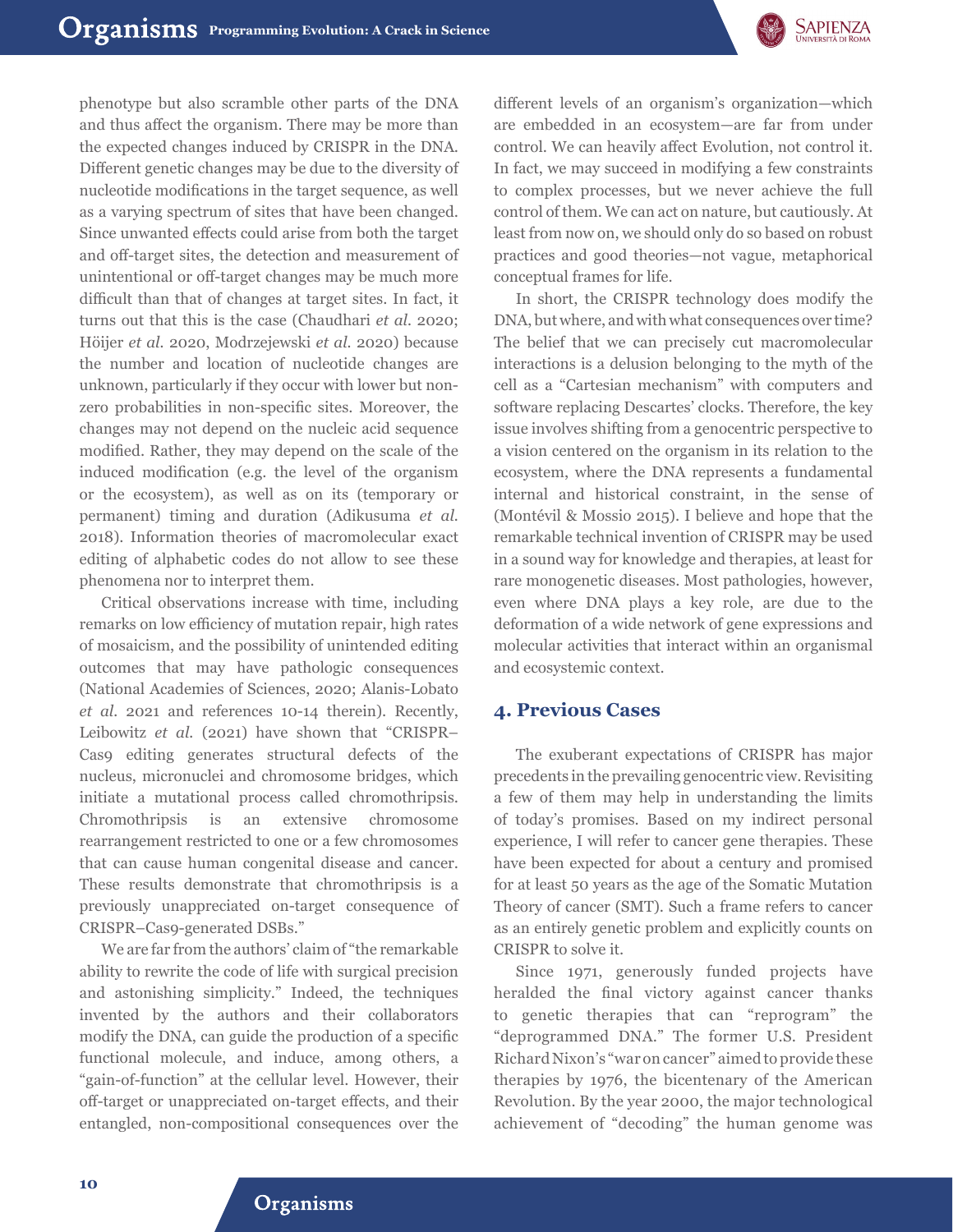

seen as a further tool to solve the cancer puzzle and, once again, allow genetic therapies. Hanahan & Weinberg (2000), with over 20,000 quotations in a few years, and many other authors, promised genetic therapies for "eliminating suffering and death due to cancer by 2015," as the then Director of the National Cancer Institute, Andrew von Eschenbach (2003) put it. Indeed, within a few years, DNA analyses should have led to diagnosis and prognosis.

Many of us, unfortunately, have had a direct or indirect experience of this life threatening disease. Therefore, we know that in 2021 only the histologist at the light microscope can recognize if a cancer is primary, metastatic, benign, or malignant. Moreover, no plausible gene-based cancer therapy exists (see Baker 2014; Huang 2014; Maeda & Katami 2018). Eventually, Weinberg (2014), in a severe self-critique of his previous approach (see the 2000 paper above with Hanahan), acknowledges that "Genome sequencing also came of age and documented myriad mutations afflicting individual cancer cell genomes." Moreover, "63 to 69% of all somatic mutations [are] not detectable across every tumor region... Gene-expression signatures of good and poor prognosis were detected in different regions of the same tumor" (Gerlinger *et al.* 2012). "Sequencing has revealed that healthy cells in all tissues bear heavy mutational burdens and that mutations are not exceptional, but normal" (Mustjoki, Young 2021). Versteg (2015) also mentions tumors without mutations, while Gatenby (2017) observes that "cancer cells can display a seemingly paradoxical state in which their mutational burden is similar to and perhaps even lower than that of adjacent normal cells." On this basis, Gatenby hypothesizes that the tissue and the organismal environment drive the process, following (Sonnenschein & Soto 1999). Moreover, as Weinberg (2014) dares to admit, "most human carcinogens are actually not mutagenic." Forty years of contradictory analyses on asbestos (Huang *et al.* 2011), plus the aforementioned evidence, opened to the idea that, when the frequent and heavy mutational burden in cancer occurs, it is mostly a *consequence* rather than a cause of the disruption in cell control of reproduction (see also (Mally, Chipman 2002)). This phenomenon brings a specific diversity and leads to looking at cancer as a systemic problem (Bizzarri 2014; Baker 2021). Finally, in view of the mutational confusion in cancer, (Weinberg 2014) refers to it as "infinite complexity",

thus some now bet on Big Data for machines to mend the human failure in understanding cancer's etiology. Unfortunately, mathematics shows that this is nonsense (Calude & Longo 2017; Montévil & Longo 2018). Despite the failure to deliver, too many—mostly avoiding any explicit reference to the central dogma or even denying its role in private conversations—continue to research or fund research *only* on cancer causing mutations, oncogenes, proto-oncogenes, or onco-suppressors (Kato *et al.* 2016; Rohan *et al.* 2018).

With a more robust organismal perspective, the Tissue Organization Field Theory (TOFT) (Sonnenschein & Soto 1999) allows us to understand why mutated cells from a cancer tissue may functionally normalize when transferred in a healthy tissue. For example, cells from a mammary neoplasm relocated in a healthy mammary gland stroma, functionally normalize (Maffini *et al.* 2005; Soto & Sonnenschein 2011). TOFT focuses on the failure of the triangular relation tissue/organism/ environment in cancer formation. It also highlights the role of endocrine disruptors and other ecosystemic causes that affect the tissular and organismal control of somatic cell reproduction. Instead, the totalizing focus on DNA when studying and curing cancer keeps diverting attention and research from environmental causes, which are rarely mentioned by the tenants of the SMT. In this sense, the environment is not mentioned once in this book, despite about one hundred references to "cancer." As a matter of fact, the search for a genetic "magic bullet" has financially dominated for 50 years. This has largely excluded other research paths and minimized environmental analyses.

### **5. Remarks on the Method**

Some may observe that I mentioned the frequent unreliability or irreproducibility of experimental results in the perspective I critique, while I attributed more validity to empirical evidence that aligns with my point of view. This depends on explicit theoretical analyses. Namely, I have stressed in several writings, often in collaboration with biologists, the inconsistency or incompleteness of genocentric determinism. These theoretical gaps result from vague or inconsistent notions of the gene, the information, and the program (see Longo 2019 for a synthesis on the misuse of "information" and "program"), as well as their implicit causality or determinism. Notwithstanding,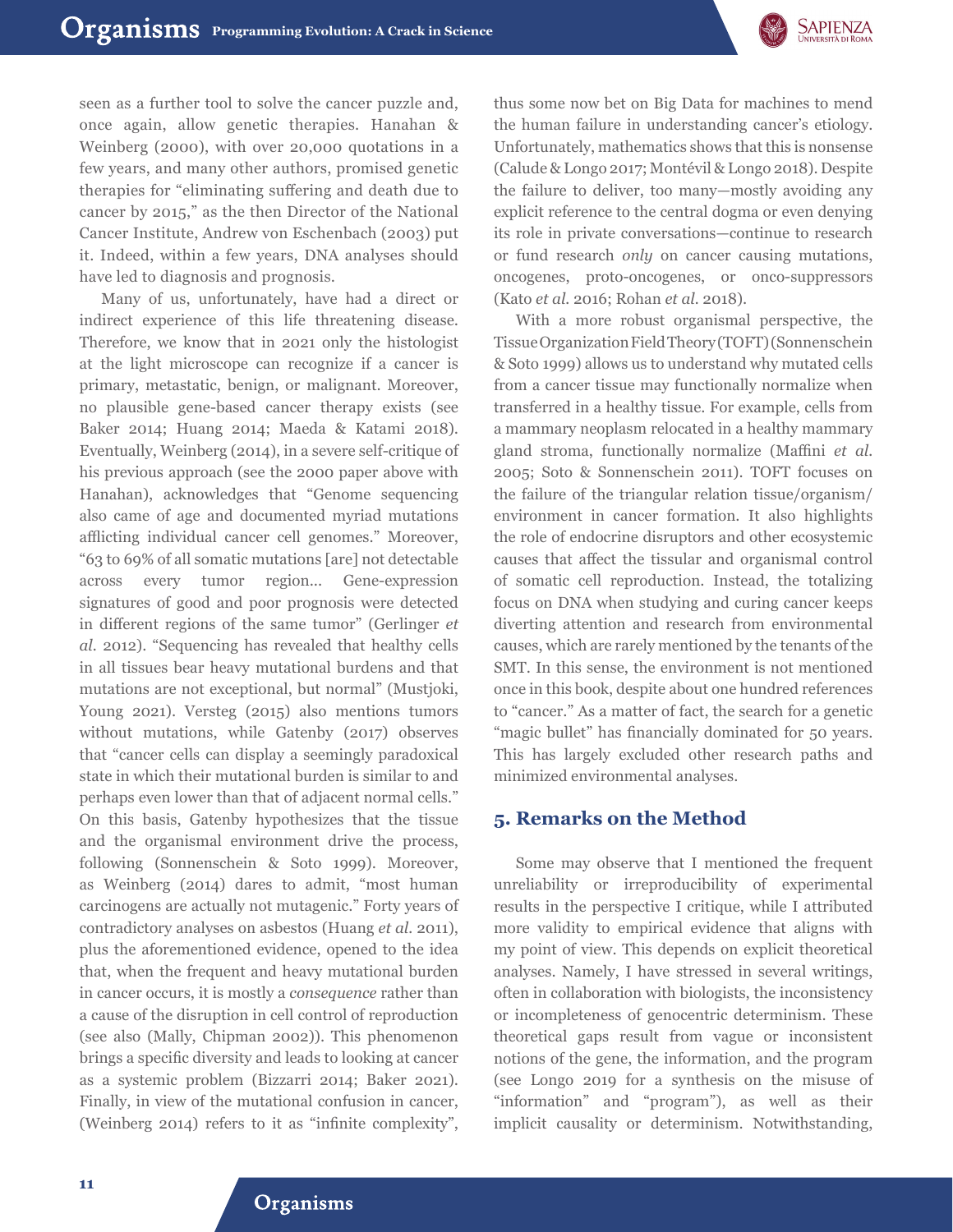

experiments are designed on the base of these vague or implicit notions and their strong consequences. These include the idea (deemed "necessary" by Monod 1970) of exact macromolecular interactions at the core of huge macromolecular networks. These networks would be designed like electronic circuits and would elaborate "Boolean algebras" (and this is even not meant to be "on average"). Such ideas are spread throughout molecular biology university textbooks and shape minds forever. This has led me to raise more a priori doubts on both the experiments and the measurements carried out in the information-genocentric framework. In fact, as stressed by Einstein in physics, theory decides the observables and the pertinent parameters. It proposes measurement tools and methods, as well as interpretations of data, as mentioned above in relation to the planets' orbits: vague or inconsistent theories undermine measurements, methods and interpretations.

Now, biology suffers even more from these biases because the historical and contextual specificity of organisms requires both diachronic and synchronic knowledge and measurement, as mentioned above—see also Longo 2017; Montévil 2019, and Montévil & Mossio 2020. Accordingly, a more explicit, well-defined, and robust theoretical frame justifies a greater reliance on empirical results. For example, despite branching into at least two different approaches (Gould 2002), Evolutionary Theories now make fantastic use of DNA fingerprints in paleontology. Oftentimes, this is done in mitochondrial DNA, which allows for reconstructing phylogenetic paths in theoretically well-construed perspectives. In the case of cancer, after 50 years of failed SMT-based promises of genetic therapies, TOFT has been explicitly based on Darwin's first principle (heredity as "descent with modification"), interpreted as a "default state" ("reproduction with variation") for all sufficiently fed organisms, and applied to somatic cells under massive differential constraints (constraining reproduction as well as motility in varying ways, according to the context). This seems more convincing than SMT principles, independently of the empirical failures of the latter. In fact, SMT implicitly refers to the Central Dogma and its set of biologically fuzzy notions of information and program. TOFT refers to Darwin and, today, to an increasingly robust theory of a "closure of constraints" in biology. Its theoretical frame no longer depends on Shannon's nor Turing, Church, and Gödel's information or programming theories (see Longo 2018

for a critique of the "Gödelitis" affecting some biologists). TOFT provides a relevant understanding of endocrine disruptors as carcinogens (Sweeney *et al.* 2015; Paulose *et al.* 2015) and prevention tools, thus opening to new therapeutic paradigms (Baker 2014; Bizzarri *et al.* 2014; Proietti *et al.* 2019), such as tumor reversion.

Second, I consider "negative results" particularly interesting in science since they have always opened the way to new paths of knowledge building (Longo 2018). At the theoretical level, randomness, in particular, is subtly related to undecidability, if understood as unpredictability in the intended theory (Calude & Longo 2016). If well defined, it thus provides a precise limit to knowledge. Now, the construction of undecidability is the "negative" result, which is the origin and pillar of the theory of computability or "elaboration of information" (Gödel, Church & Turing in the 1930's), so often cited in mainstream molecular biology. Of note is that in biology, randomness is not "noise" (Bravi & Longo 2015; Calude & Longo 2016). Rather, it is an essential component of the production of variability and diversity, and therefore, of the adaptivity and stability of organisms and ecosystems (a typical "information-theoretic" bug in biology is that it cannot distinguish randomness from noise–except by the notion of "incompressible sequence", a nonsense in biology). In other words, if one can "do something" or understand more through an insight into the limitations of knowledge, such as unpredictability (randomness), then I view this as a major theoretical advancement. Provable limits and constraints require precise definitions and structure theories and objects of knowledge. I Insist, the world-changing notions of programs and computation were defined in the 1930's to demonstrate incomputability. This involved clarifying the limits of knowledge and praxis instead of claiming the theoretical completeness of the analysis of this or that component concurring to a process. Such a method is thus fundamental in reinforcing the knowledge frame and in opening to new theories and applications. For these reasons, acknowledging the stochasticity of genetic expression and macromolecular interactions, channeled by biological constraints, is a convincing methodological pathway. Given the huge enthalpic oscillations of (not crystallized) macromolecules in a cell at a viable temperature, it is also empirically convincing. Yet it is also theoretically more robust than the vague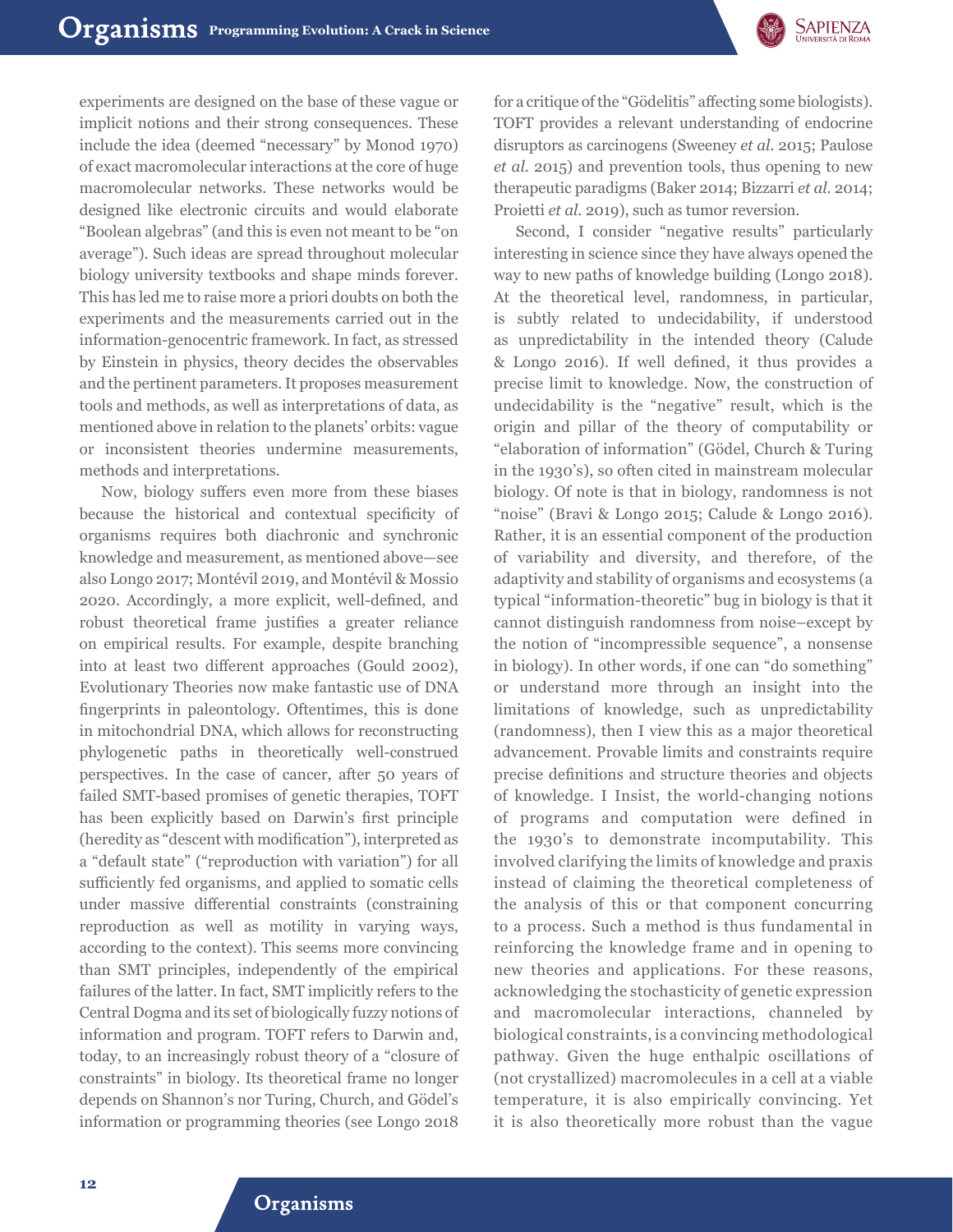

theories that envision the programmable genetic information to fully determine biological processes up to scattered noise.

This perspective shift suggests fundamental dualities. For example, the physical, highly improbable molecular networks in a cell do not completely determine bottomup cellular activities and components. Rather, they are enabled by the very cellular constraints that they produce (Montévil & Mossio 2015). Indeed, there is no spontaneous generation from molecules to life, except for the totally unknown "singularity" at the origin of life. Existing and even artificial life is the result of a history, where each phylogenetic trajectory is triggered by rare events (Longo 2017). Accordingly, we better focus on how to understand and act on constraints, including the most fundamental one: DNA. This way, we can *canalize* processes by modifying constraints of various nature. In reference to the previous discussion, a typical example is "tumor reversion" (Bizzarri *et al.* 2014; Proietti *et al.* 2019; Kuchling *et al.* 2020; Sonnenschein & Soto 2020). Such a totally different approach contrasts decades of claims and failures about "rewriting tumor's scrambled genetic program." Furthermore, I think that this approach may shed a light also on our relationship with the ecosystem: we mostly acted and act on it by modifying constraints to its processes–with the effectiveness and the limits in understanding and prediction that are proper to this kind of actions.

As for theorizing, Weyl (1949) points out that the main methodological teaching of the theory of relativity, beginning with Galileo's relativity, is about moving from the "subjective-absolute" (so similar to the geocentric and genocentric approaches) to the "relative-objective" perspective. The construction of scientific objectivity requires analyzing the invariants, i.e. what is stable with respect to transformations of reference systems. In biology this should mean stability with respect to a "relativization" of levels of organization and scales, for integrating them. While considering DNA an amazingly important internal constraint to cellular dynamics, we must be able to move from the point of view of DNA to the organismal and ecosystemic perspectives and vice versa. Then, we must understand their integration and respective roles in the structure of biological determination (Noble *et al.* 2019).

As stated at the beginning of this note, I greatly appreciated the book for making some theoretical principles explicit. I also criticized it for leaving others

implicit. Despite my admiration for the authors' experimental talent and insights, I wanted to express my disagreement with the framework of biological thinking they propose. Should Ibn Yunus (Egypt, ca. 1000 A.D.) be awarded the Nobel Prize for his contribution to astronomy? Definitely yes, despite the shortcomings of his theoretical vision. However, I think that now we should further investigate the practical and theoretical relevance of the analogue of Galileo's asymptotic principle of inertia in organismal biology, the default state of "reproduction with variation," an application of Darwin's first principle of Evolution, "descent with modification," which Darwin considered pervasive in all species (and that he discussed at length in four out of the first six chapters of *On the Origin of Species*). Note that somatic cells' "reproduction with variation" in a (healthy) tissue is a limit state, like inertial movement in physics. This is because reproduction in somatic cells is *always* (yet differently) constrained. By posing this Darwinian principle for all cells, including somatic cells, one follows in the footsteps of 150 years of microbiology and can better understand what constrains them within an organism, as well as the failure of these constraints in controlling cell reproduction, as it seems to mostly happen in the case of cancer (Soto & Sonnenschein 2011). This principle should combine with the unifying vision of organisms as a "closure of constraints," applied to all levels of organization. Both require scientists to specify the constraints of the largely brownian or chaotic molecular dynamics, as well as cells' reproduction and motility, i.e., their functional activities in an organism (Montévil & Mossio 2015; Soto *et al.* 2016; Bizzarri *et al.* 2020).

I believe that organismal biology will achieve further relevant results. The knowledge and techniques generated by the authors' and many others' work on CRISPR has contributed and may further contribute to this. A very interesting example has already been provided by fundamental studies, where "the CRISPRbased studies have surprisingly revealed that… effects on gene expression that are not mediated by the RNA transcript itself … occur in many loci that produce lncRNAs as well as in many loci that encode mRNAs" (Engreitz *et al.* 2016; Engreitz *et al.* 2019, p. 237). Following also the work in Cortini *et al.* (2016), Ramdas & Shivashankar (2015), and others, this confirms that the physico-chemical and context-dependent actions, including the structure of (long non-coding) lncRNAs,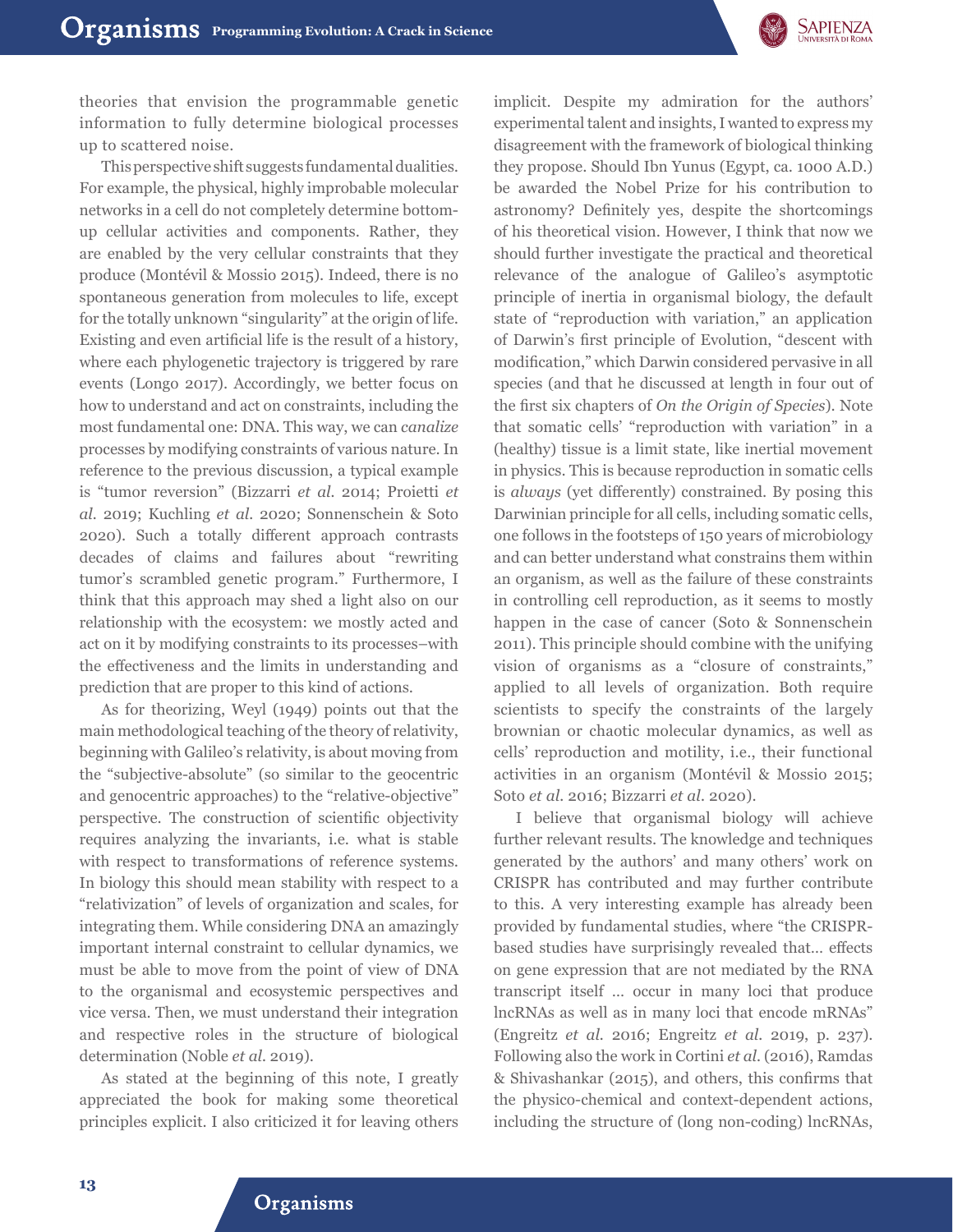

may have a key regulating role, well beyond the genocentric informational approach. Understanding by both robust theories, instead of vague "metaphors", and by their experimental counterpart, while framing also the remarkable results obtained by the authors, should be an essential component of science, well before acting on nature.

# **Acknowledgments**

I am very grateful to Alberto Vianelli and Andras Paldi for many helpful references and suggestions.

### **References**

- Adikusuma F, Piltz S, Corbett M A *et al.* 2018, "Large deletions induced by Cas9 cleavage", *Nature* vol. 560, E8-E9. https://doi.org/10.1038/s41586-018-0380-z.
- Alanis-Lobato G *et al.* 2021, "Frequent loss-of-heterozygosity in CRISPR-Cas9–edited early human embryos", *Pnas*, vol. 118, no. 22, art. no. e2004832117 https://www.pnas.org/ content/early/2021/04/09/2004832117.
- Balazsi G, Oudenardee A, Collins J 2011, "Cellular decision making and biological noise: From microbes to mammals", *Cell* vol. 144.
- Barendregt H 1984, *The Lambda-Calculus: Its Syntax, its Semantics*. Amsterdam: North-Holland.
- Begley C & Ioannidis J 2014, "Reproducibility in science: Improving the standard for basic and preclinical research", *Circulation Research*, vol. 116, no. 1, pp. 116- 126. doi:10.1161/CIRCRESAHA.114.303819.
- Baker S G 2014, "Recognizing paradigm instability in theories of carcinogenesis", *British Journal of Medicine and Medical Research*, vol. 4, no. 5, pp. 1149-1163.
- Baker S G 2021, "The case for a cancer paradox initiative", *Carcinogenesis*, https://doi.org/10.1093/carcin/ bgab052.
- Barrell B G, Air G M, & Hutchison C A III 1976, "Overlapping genes in bacteriophage fX174", *Nature* vol. 264, pp. 34-41.
- Bizzarri M 2014, "System biology for understanding cancer biology", *Curr Synthetic Sys Biol*, vol. 2, no. 1.
- Bizzarri M & Cucina A 2014, "Tumor and the microenvironment: a chance to reframe the paradigm of carcinogenesis", *Biomed Res Intl.* 934038.
- Bizzarri M, Giuliani A, Minini M, Monti N, & Cucina A 2020, "Constraints shape cell function and morphology by canalizing the developmental path along the Waddington's Landscape", *Bioessays.* vol. 42, no. 4, art no. e1900108.
- Boersma S, Khuperkar D, Verhagen B M P, Sonneveld S, Grimm J B, Lavis L D, Tanenbaum M E 2019, "Multi-color

single-molecule imaging uncovers extensive heterogeneity in mRNA decoding", *Cell* vol. 178, pp. 458-472.

- Braun E 2015, "The unforeseen challenge: From genotype-tophenotype in cell populations", *Rep. Prog. Phys.* vol. 78, 036602.
- Bravi B & Longo G 2015, "The unconventionality of nature: Biology, from noise to functional randomness". In: *Unconventional Computation and Natural Computation*, pp 3-34, C S Calude & M J Dinneen (eds.), Springer.
- Brett D, Pospisil H, Valcárcel J, Reich L, & Bork P 2001, "Alternative splicing and genome complexity", *Nature Genetics*, vol. 30, no. 1, pp. 29-30.
- della Briotta Parolo P, Kumar Pan R, Ghosh R, Huberman B A, Kaski K, & Fortunato S 2015, "Attention decay in science", *Journal of Informetrics* vol. 9, pp. 734-745.
- Brunet M, Levesque S A, Hunting D J, Cohen A A , & Roucou X 2018, "Recognition of the polycistronic nature of human genes is critical to understanding the genotype-phenotype relationship", *Genome Res* vol. 28, pp. 609-624.
- Brunet M, Leblanc S, & Roucou X 2020, "Reconsidering proteomic diversity with functional investigation of small ORFs and alternative ORFs", *Exp Cell Res* vol. 393, no. 1, 112057.
- Calude C & Longo G 2016, "Classical, quantum and biological randomness as relative unpredictability", *Natural Computing*, vol. 15, no. 2, pp. 263–278.
- Calude C & Longo G 2017, "The deluge of spurious correlations in big data", *Foundations of Science* vol. 22, pp. 595–612.
- Casali M & Merlin F 2020, "Rethinking the role of chance in the explanation of cell differentiation". In: *Phenotypic switching*, pp. 23-51, H Levine, M Jolly, P Kulkarni, & V Nanjundiah (eds), Elsevier.
- Chaudari H G, Penterman J, Whitton H J, Spencer S J, Flanagan N, Lei Zhang M C, Huang E, Khedkar A S, Toomey J M, Shearer C A, Needham A W, Ho T W, Kulman J D, Cradick T J, & Kernitsky A 2020, "Evaluation of homologyindependent CRISPR-Cas9 off-target assessment methods", *The CRISPR Journal*, vol. 3, pp. 440-453.
- Chelly J, Concordet J P, Kaplan J C, & Kahn A 1989, "Illegitimate transcription: transcription of any gene in any cell type", *PNAS* vol. 86 no. 8, pp. 2617-2621.
- Collins F S 1999, "Medical and societal consequences of the human genome project", *New England Journal of Medicine* vol. 341, pp. 28–37.
- Cortini R, Barbi M, Caré B, Lavelle C, Lesne A, Mozziconacci J, & Victor J M 2016, "The physics of epigenetics", *Reviews of Modern Physics* vol. 88, art. no. 025002.
- Deacon T 2015, "Steps to a science of biosemiotics", *Green Letters: Studies in Ecocriticism* vol. 19, no. 3, pp. 293–311.
- Elowitz M B, Levine A J, Siggia E D, & Swain P S 2002, "Stochastic gene expression in a single cell", *Science* vol. 297, pp. 1183-1186.
- Engreitz J, Abudayyeh O, Gootenberg J, & Zhang F 2019, "CRISPR Tools for Systematic Studies of RNA Regulation".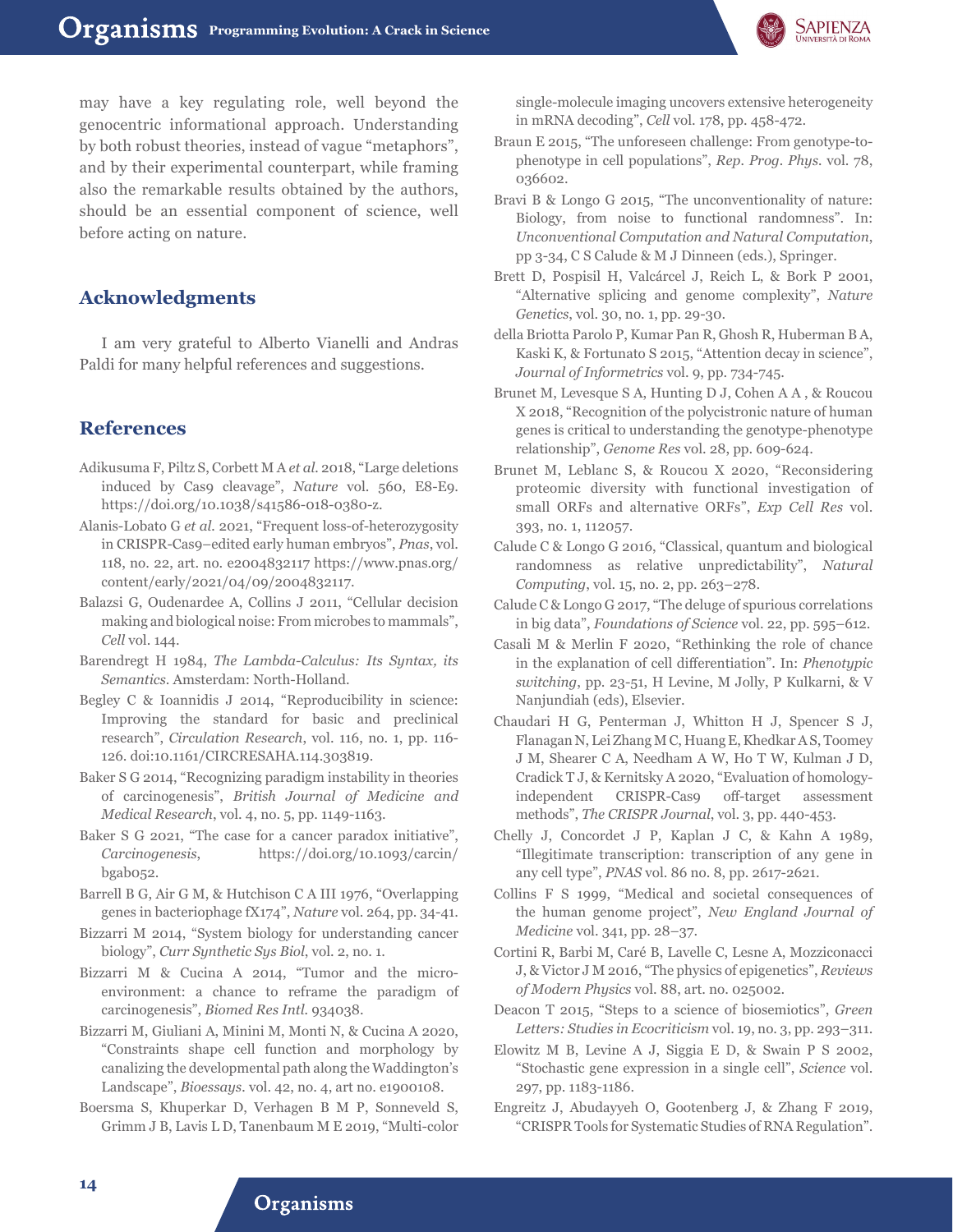

In: *RNA Worlds. New Tools for Deep Exploration*, pp. 1-23, T R Cech & J Steitz, CSHL Press.

- Engreitz J M, Haines J M, Perez E M, Munson G, Chen J, Kane M, McDonel P E, Guttman M, & Lander E S 2016), "Local regulation of gene expression by lncRNA promoters, transcription and splicing", *Nature* vol 539.
- von Eschenbach A 2003, "NCI sets goal of eliminating suffering and death due to cancer by 2015", *J Natl Med Assoc.* vol. 95, pp. 637-639.
- Fox-Keller E 2003, *A Feeling for the Organism Life and Work of Barbara McClintock*, New York: Freeman.
- Gatenby R A 2017, "Is the genetic paradigm of cancer complete?", *Radiology*, vol. 284, pp. 1–3.
- Gerlinger M *et al.* 2012, "Intratumor heterogeneity and branched evolution revealed by multiregion sequencing", *Engl J Med* vol. 366.
- Gerstein M *et al.* 2007, "What is a gene, post-ENCODE? History and updated definition", *Genome Research*, vol. 17, pp. 669-681.
- Gould S-J 2002, *The Structure of Evolutionary Theory*, Harvard: Harvard University Press.
- Hanahan D & Weinberg R A 2000, "The hallmarks of cancer", *Cell* vol. 100, 57–70.
- Höijer I, Johansson J, Gudmundsson S, Chin C-S, Bunikis I, Häggqvist S, Emmanouilidou A, Wilbe M, den Hoed M, Bondeson M-L, Feuk L, Gyllensten U, & Ameur A 2020, "Amplification-free long-read sequencing reveals unforeseen CRISPR-Cas9 off-target activity", *Genome Biol* vol. 21, p. 290.
- Honegger K & de Bivort B 2018, "Stochasticity, individuality and behavior", *Curr Biol* vol. 28, no. 1, pp. R1-R16.
- Huang S 2014, "The war on cancer: lessons from the war on terror", *Front Oncol.* vol. 4, p. 293.
- Huang S, Jaurand M C, Kamp D, Whysner J, & Heil T 2011, "Role of mutagenicity in asbestos fiber-induced carcinogenicity and other diseases", *J Toxicol Environ Health B Crit Rev*. vol. 14, no. 1-4, pp. 179–245.
- Kato S, Lippman S M, Flaherty K T, & Kurzrock R 2016, "The conundrum of genetic 'Drivers' in benign conditions", *J Natl Cancer Inst* vol. 108, no. 8, art. no. djw036. PMID: 27059373; PMCID: PMC5017937.
- de Klerk E, 't Hoen P A 2015, "Alternative mRNA transcription, processing, and translation: insights from RNA sequencing", *Trends in Genetics* vol. 31, pp. 128-139.
- Kuchling F, Friston K, Georgiev G, & Levin M 2020, "Morphogenesis as Bayesian inference: A variational approach to pattern formation and control in complex biological systems", *Phys Life Rev* vol. 33, pp. 88-108. doi: 10.1016/j.plrev.2019.06.001. Epub 2019Jun 12. PMID: 31320316.
- Kupiec J-J 1983, "A probabilistic theory for cell differentiation, embryonic mortality and DNA C-value paradox", *Specul*

*Sci Technol* vol. 6, pp. 471-478 (reprinted in Organisms, n. 2, 2020).

- Kupiec J-J 2010, "On the lack of specificity of proteins and its consequences for a theory of biological organization", *Prog Biophys Mol Biol* vol. 102, pp. 45-52.
- Kreisel G 1982, *Four letters to G. L.* http://www.di.ens.fr/ users/longo/files/FourLettersKreisel.pdf.
- Leff S E, Rosenfeld M G, & Evans R M 1986, "Complex transcriptional units: Diversity in gene expression by alternative RNA processing", *Ann Rev Biochem* vol. 55, pp. 1091-117.
- Leibowitz M L *et al.* 2021, "Chromothripsis as an on-target consequence of CRISPR–Cas9 genome editing" *Nature Genetics* vol. 53, pp. 895–905.
- Longo G 2014, "Science, Problem solving and bibliometrics". In: *Bibliometrics: Use and Abuse in the Review of Research Performance*, W Blockmans *et al.* (eds), Portland Press.
- Longo G 2017, "How future depends on past histories and rare events in systems of life", Foundations of Science, pp. 1-32.
- Longo G 2018, "Interfaces of Incompleteness". In: *Systemics of Incompleteness and Quasi-systems*, G Minati, M Abram, & E Pessa (eds.). New York: Springer.
- Longo G 2018t, "Letter to Alan Turing", *Theory, Culture and Society, Special Issue on Transversal Posthumanities*. vol. 36, no. 1, pp. 73-94.
- Longo G 2019, Information at the threshold of interpretation, science as human construction of sense". In: *Will Science Remain Human?*, pp. 67-100, M Bertolaso & F Sterpetti (eds.). New York: Springer.
- Longo G & Montévil M 2014, P*erspectives on Organisms: Biological Time, Symmetries and Singularities*. Dordrecht: Springer.
- Longo G & Mossio M 2020, "Geocentrism vs genocentrism: Theories without metaphors, metaphors without theories", *Interdisciplinary Science Reviews*, vol. 45, no. 3, pp. 380-405.
- Maffini M V, Calabro J M, Soto A M, & Sonnenschein C 2005), "Stromal regulation of neoplastic development: Agedependent normalization of neoplastic mammary cells by mammary stroma", *Am J Pathol* vol. 167, pp. 1405-1410.
- Maeda H & Khatami M 2018, "Analyses of repeated failures in cancer therapy for solid tumors: Poor tumor-selective drug delivery, low therapeutic efficacy and unsustainable costs", *Clin Transl Med* vol. 7, no. 1, art no. 11.
- Meydan S, Marks J, Klepacki D, Sharma V, Baranov P V, Firth A E, Margus T, Kefi A, Vazquez-Laslop N, & Mankin A S 2019, "Retapamulin-assisted ribosome profiling reveals the alternative bacterial proteome", *Molecular Cell* vol. 74, no. 3, pp. 481-493.e6
- Mally A, Chipman J K 2002, "Non-genotoxic carcinogens: Early effects on gap junctions, cell proliferation and apoptosis in the rat", *Toxicology*, vol. 180, no. 3, pp. 233-48. doi: 10.1016/s0300-483x(02)00393-1. PMID: 12393293.